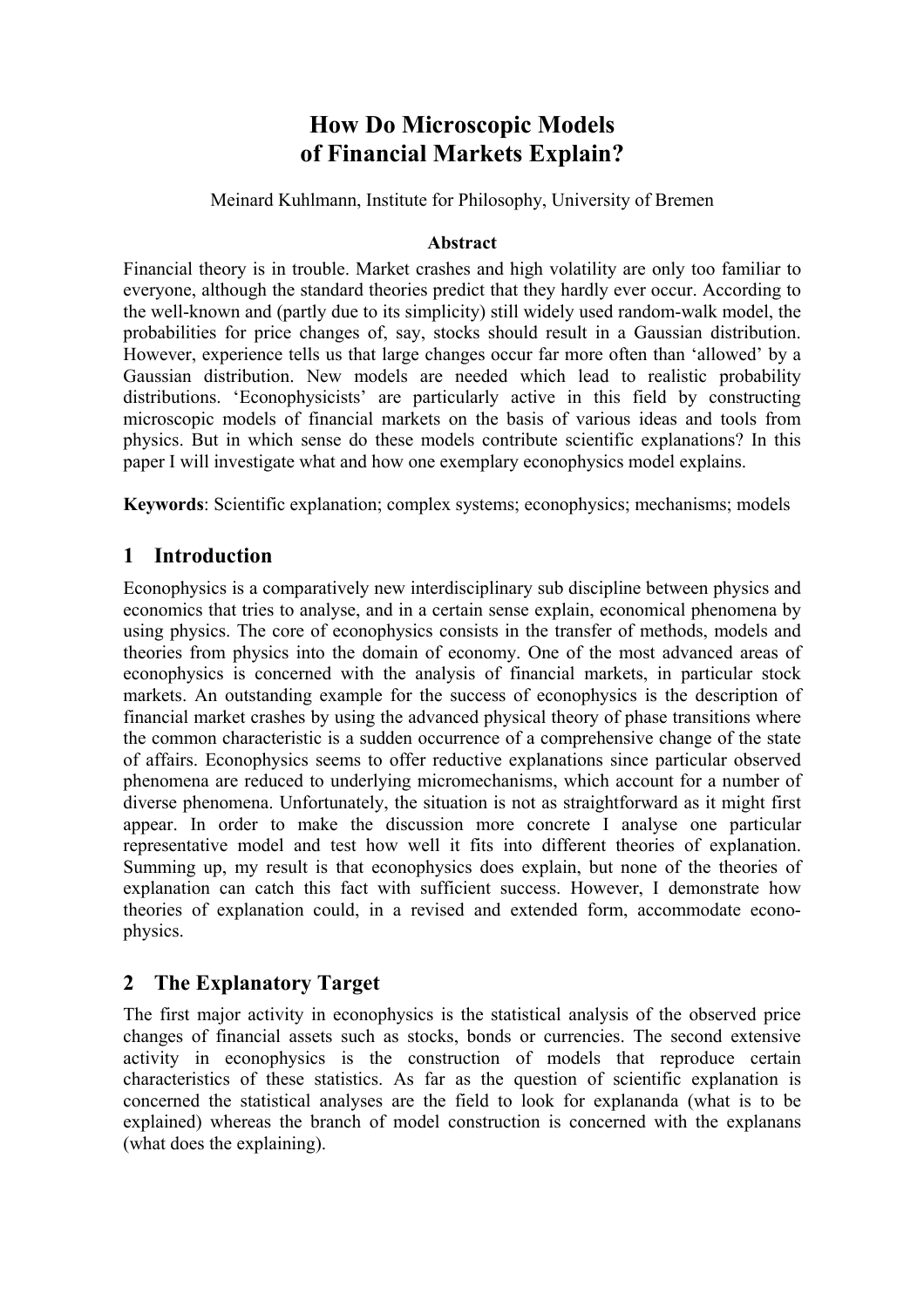In economics one considers various alternatives how to capture price changes, for instance absolute changes, relative changes and logarithmic changes[.1](#page-1-0) The so-called *return function* catches how price changes evolve over time. The most commonly used return function

$$
ret(t) = \ln p(t) - \ln p(t-1)
$$

employs the logarithmic changes of the market price p(t) for a given asset. The advantage of considering logarithmic (or short: log) changes instead of absolute changes, p(t)-p(t-1), is the scale invariance of log changes with respect to the price scale.<sup>[2](#page-1-1)</sup> Scale invariance ensures that the frequencies of price changes can be compared in a meaningful way, which is independent from the (arbitrary) absolute value of the underlying asset. Another important advantage of logarithmic plotting is the fact that functions of quantities that vary exponentially become straight lines, which is easily visible even in empirical curves (and is therefore a good starting point for their analysis).<sup>[3](#page-1-2)</sup>

The most important object of study in econophysics is the statistics of price changes, which is given by plotting the probability distribution of (log) returns, i. e. price changes. The statistical analysis of observed probability distributions of price changes in financial markets yields remarkable results, which call for explanation. Summing up one can say that the outstanding statistical characteristic of financial markets is an unusually high probability for large changes. By saying 'unusually' I mean that the probability distribution functions deviate significantly from the normal (or Gaussian) distribution, which holds for so many randomly distributed quantities (e. g. the distribution of the IQ or of coin tosses) that it is sometimes even postulated for exam results. In comparison to the Gaussian distribution, the probability distribution functions for price changes of financial assets have a sharper peak around zero change (see figure 1) and, which is the most important feature, so called 'fat tails'. This means that the curve remains well above the horizontal axis even for large changes, whereas the Gaussian distribution has almost reached zero (see inlay in figure 1). This dry sounding statistical fact is the analytical counterpart of the nerve-racking fact that financial market crashes occur far more often than old-fashioned and still widely used risk control theories predict. Another characteristic features of financial market that contributes to fat tails in the distribution function is the occurrence of so-called clustered volatility, i. e. periods of high volatility, which often follow a crash.



Figure 1: Gaussian versus other probability distribution functions (From Bouchaud and Potters 2000)

<span id="page-1-0"></span> $\frac{1}{1}$ <sup>1</sup> See 5.1 in Mantegna and Stanley (2000) for pros and cons of various alternative definitions of return functions.

<span id="page-1-1"></span>Another possibility for the return function is the direct percentage  $[p(t)-p(t-1)]/p(t-1)$ .

<span id="page-1-2"></span><sup>&</sup>lt;sup>3</sup> This so-called 'scaling' of empirical or simulated data sets is important for my case study below.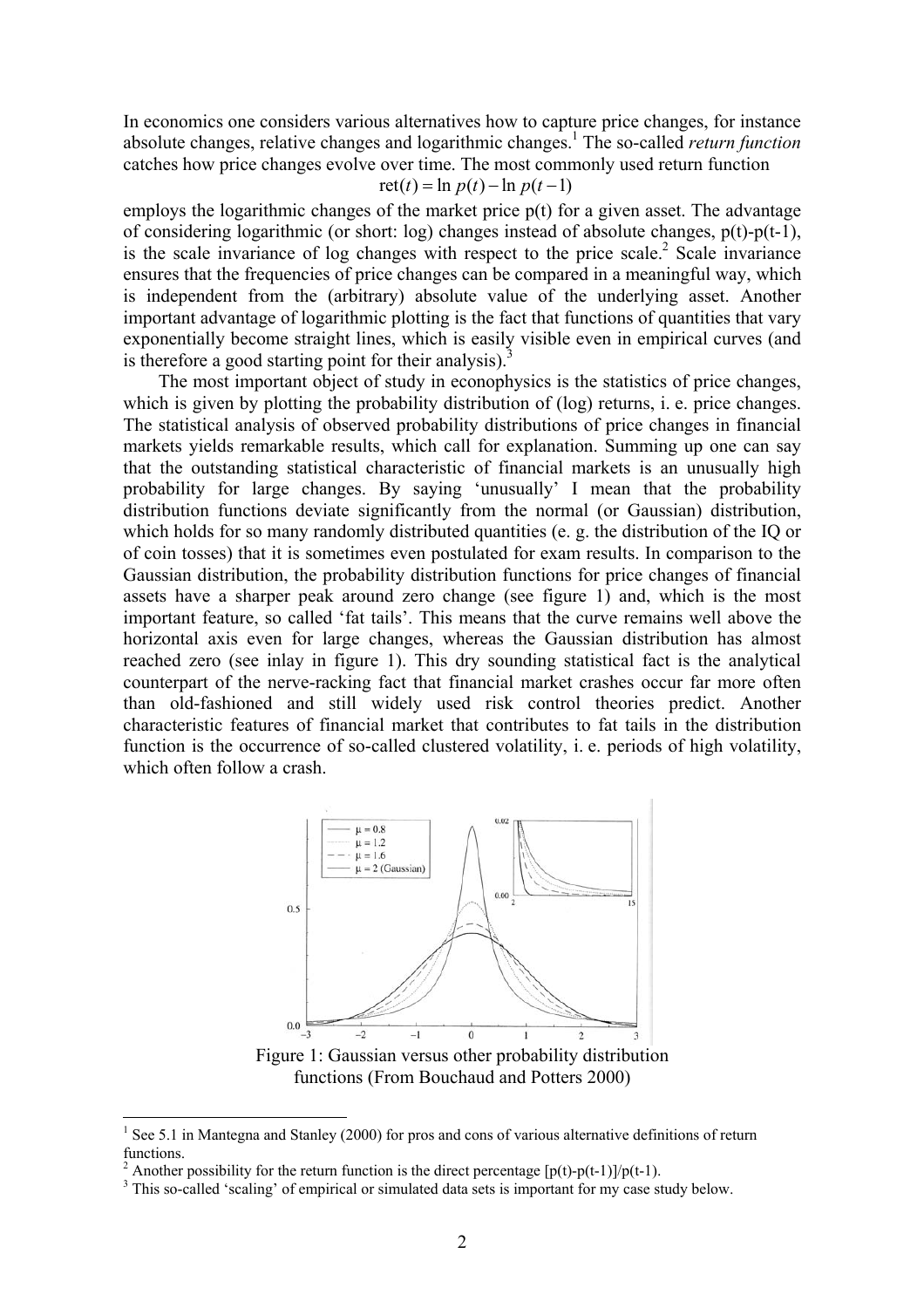### **3 Microscopic Models of Financial Markets**

The aim of the construction of microscopic models of financial markets is to reproduce the observed statistical features of market movements (e. g. fat tailed return distributions, clustered volatility, crashes) by employing or inventing highly simplified models with large numbers of agents (market participants).<sup>4</sup> The relevant parts of physics that are used to build microscopic models of financial markets are usually models and methods from condensed matter physics and statistical physics. Microscopic models of financial markets are highly idealized as compared to what they are meant to model. Often all agents have identical properties or there are very few subgroups. Another option is to have a set of agents with random variations. The interaction between agents is usually modelled to be extremely simple, like 'do what your nearest neighbour does.'

In a very successful collaboration the economist T. Lux and the physicist M. Marchesi developed a model that can be regarded as a paradigm case of a microscopic model of financial markets. It is simple enough to be comprehensible but it is comparatively realistic in its setting, unlike many other models.<sup>[5](#page-2-1)</sup> The conceptual aim of Lux and Marchesi is to achieve a reconciliation of two prima facie conflicting hypotheses both of which one is not easily willing to give up. On the one hand one has the *efficient market hypothesis*, which states that changes of financial market prices reflect incoming news. This hypothesis implies that price changes are produced by exogenous factors. On the other hand we have the *interacting agents hypothesis* which at first sight says the very opposite, namely that price changes arise endogenously from the mutual interaction of the market participants. The justification of the interacting agents hypothesis lies in the empirical fact that the universal characteristics of price change statistics (fat tails, clustered volatility) are structurally similar to scaling laws in physics. In physics, scaling laws arise from the interaction of a large number of interacting units, e. g. particles, where most microscopic details are irrelevant. Due to this structural similarity between these observed phenomena in physics and finance it suggests itself to assume an equally similar explanation, hence to assume the validity of the interacting agents hypothesis.

In the following I will sketch some details of the stochastic multi-agent model which Lux and Marchesi use in order to reconcile the efficient market hypothesis and the interacting agents hypothesis. There are two types of traders, 'fundamentalists' and 'noise traders' (or 'chartists'). [6](#page-2-2) Fundamentalists are rational traders in the sense that their action is based on the comparison of the fundamental value  $p_f$  of the traded asset (e. g. stocks, bonds or currencies) and the actual market price p. Fundamentalists buy if  $p \leq p_f$  and sell if  $p>p_f$ . In the case of noise traders the behaviour only depends on the current price trend and the opinion of the other traders. Furthermore Lux and Marchesi assume that noise traders can be either optimistic or pessimistic. While optimists buy when the share prices rise, pessimists sell. A crucial feature of the setting used by Lux and Marchesi refers to the dynamics for the fundamental value  $p_f$ , more precisely it refers to the relative changes of *pf* between two time steps, which are computed via the logarithm of *pf*. These so-called 'log changes' of *pf* are assumed to be Gaussian random variables, i. e. it is assumed that

$$
\ln p_f(t) - \ln p_f(t-1) = \varepsilon(t)
$$

where  $e(t)$  is the Gaussian distribution. This assumption is decisive for the Lux/Marchesi approach because it means that changes of  $p_f$  cannot be the reason for the typical statistical features of financial assets like fat tails and clustered volatility. Another essential aspect of

 $\frac{1}{4}$  $4$  See Voit 2001 and Johnson et al. 2003 as well as Casti 1997 for the wider background.

<span id="page-2-1"></span><span id="page-2-0"></span> $<sup>5</sup>$  See Lux and Marchesi 1999.</sup>

<span id="page-2-2"></span><sup>&</sup>lt;sup>6</sup> The coinage of and the distinction between 'fundamentalists' and 'noise traders' is not due to Lux and Marchesi, but is established in economics.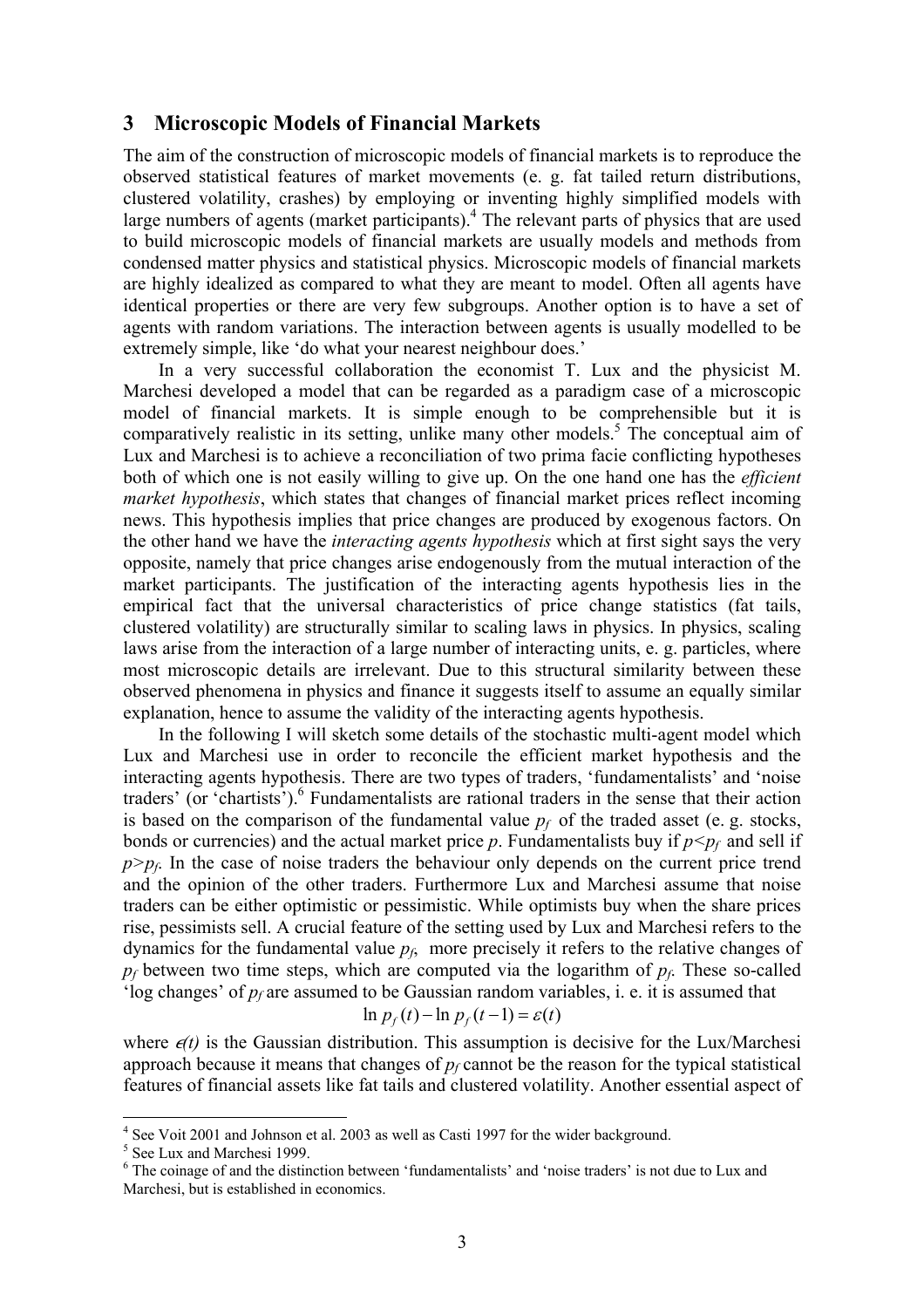the setting used by Lux and Marchesi is that the partition into the three groups of traders is not static but traders can switch from one group to another. For the transition between the three groups of traders Lux and Marchesi assume certain probabilities. While the probability for a transition between optimistic and pessimistic traders depends on the majority opinion and the current price trend, the transition probability between fundamentalists and noise traders depends on a comparison of profits for fundamentalist and chartist strategies.

As it is usual in EP, and in studies of complex systems in general, the results do not come from analytical calculations but from computer simulations. This is also the case in the work by Lux and Marchesi. Figure 2 shows the result of one 'simulation run'.



Figure 2: Result of simulation run (From Lux and Marchesi 1999)

The intuitively most compelling impression of the result can be gained by comparing the time developments of the market price  $p$  (upper curve) and the fundamental value  $p_f$ (lower curve), first, with each other, and, second, with respect to their statistical properties. The most interesting statistical property is the frequency of price changes from one time step to another. The crucial point of the result is that the time developments of the market price and the fundamental value are very similar while, at first sight surprisingly, their statistical properties differ remarkable. The two lower diagrams show the relative price changes which are extracted from the time developments shown in the first diagram. Only after this extraction the difference between the distribution of changes of the market price and the fundamental value become visible. Although the market price tracks the fundamental value in average it deviates significantly on a short time scale, allowing for the typical 'extreme events' and the clusters of high volatility which are observed in real markets. Lux and Marchesi conclude that the market is efficient in the sense that the market price follows the fundamental value. This does not apply for the short term, however, where the relative changes of the market price deviate from the normal distribution, which was assumed for the relative changes of the fundamental value. Since clustered volatility and large changes thus arise purely endogenously through the interaction of market agents, which results in the market price, the efficient market hypothesis and interacting agents hypothesis are reconciled.

In their analysis Lux and Marchesi use methods from statistical physics (keyword: critical phenomena), which are applicable for models with a large number of subunits that are in simple interaction with each other. The analysis of the scaling properties (in particular the extraction of critical exponents) shows that the exponents for the exogenous input series (i. e. the random change of the fundamental price  $p<sub>f</sub>$ ) do not allow for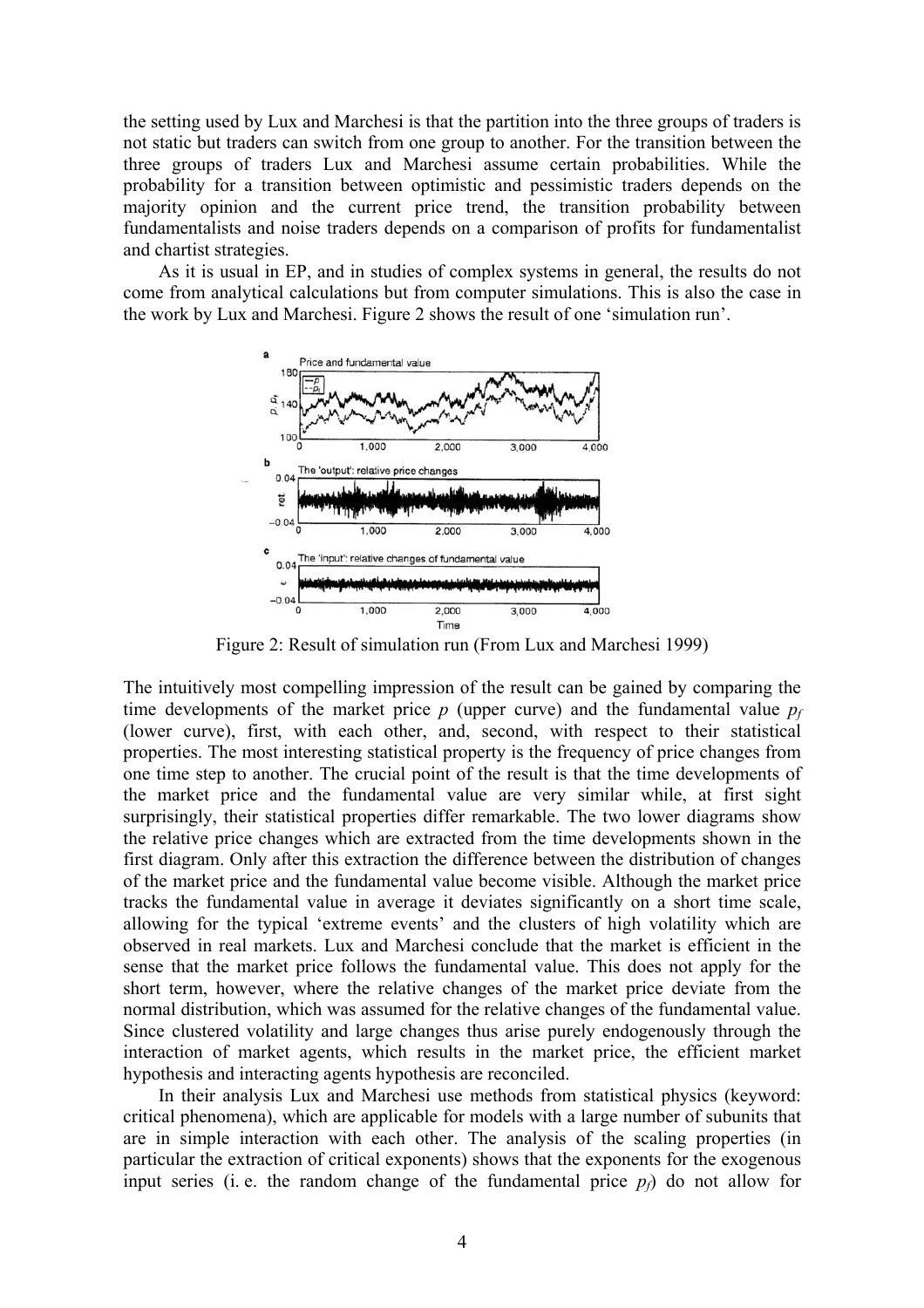fluctuations of the order observed for actual price changes. Lux and Marchesi show that the emergence of a power-law distribution of price changes is produced by changes from quiet to volatile periods, which are due to transitions of agents from one group to another, more precisely from fundamentalists to noise traders. This behaviour, which some econophysicists call 'switching', will play an important role in my own analysis of how Lux and Marchesi contribute to the scientific explanation of financial market behaviour. Moreover, Lux and Marchesi found that a system looses its stability when the number of noise traders exceeds a certain critical value, and they observed so-called 'on-off intermittency', i. e. the fact that instabilities are recurrent but only temporary. Eventually, it should be stressed that the qualitative results of Lux and Marchesi are very robust since temporary instability (high volatility) is possible for a wide range of parameter values. In the following, I will carry out a case study in which I will survey, taking the work by Lux and Marchesi as an exemplary approach in econophysics, how well different theories of scientific explanation are suited to describe what econophysics can contribute to the understanding of economical phenomena.

## **4 Econophysics in the Light of Theories of Scientific Explanation**

In the analytical tradition of philosophy various models of explanation have been brought forward some of which are competing until the present day. The first and at its time unrivalled one was the covering law model of explanation which is the basis for all later proposals.

### **4.1 Econophysics and the Covering Law Model of Explanation**

The main ideas of the covering law model in the tradition of Logical Positivism go back to a joint work by Carl G. Hempel and Paul Oppenheim from 1948. This first version was restricted to deductive-nomological explanations (D-N explanations); Hempel achieved an extension to inductive statistical explanations in 1962. In the 1960s the covering law model was confronted by various serious objections, which led to its abandonment. New models of explanation were established which maintained some main traits of the covering law model while escaping some objections. The basic idea of the covering law model is that explanations are essentially arguments the main constituents of which are explanans and explanandum. The explanandum is the phenomenon (or empirical regularity) for which an explanation is sought and the explanans provides a set of premises that entail the explanandum. The model is called '*covering law*' model because the phenomenon to be explained, i. e. the explanandum, is meant to be subsumed under a general law, which covers this phenomenon as a special case. The covering law model is an account of scientific *explanation* because the background idea is that phenomena are explained when it can be shown that they should be expected as logical consequences of universal laws of nature. In the case of *deductive-nomological* explanations the explanandum follows deductively from the explanans and the law that appears in the explanans is a universal law. Later, the covering law model was extended to *deductive-statistical* and *inductivestatistical* explanations where, again, the first part of the expression specifies the kind of logical relation between explanans and explanandum and the second part refers to kind of law that is used for the explanation. In both cases, i. e. deductive-*statistical* as well as inductive-*statistical* explanations, at least one of the general laws that are used in the explanans is a probabilistic law. Moreover, for *inductive-*statistical explanations the inference in the argument is no longer deductively valid but only inductively strong, i. e. the explanans does not follow with certainty but can only be inferred with a certain strength which is close to but smaller than 1. After an initial period of widespread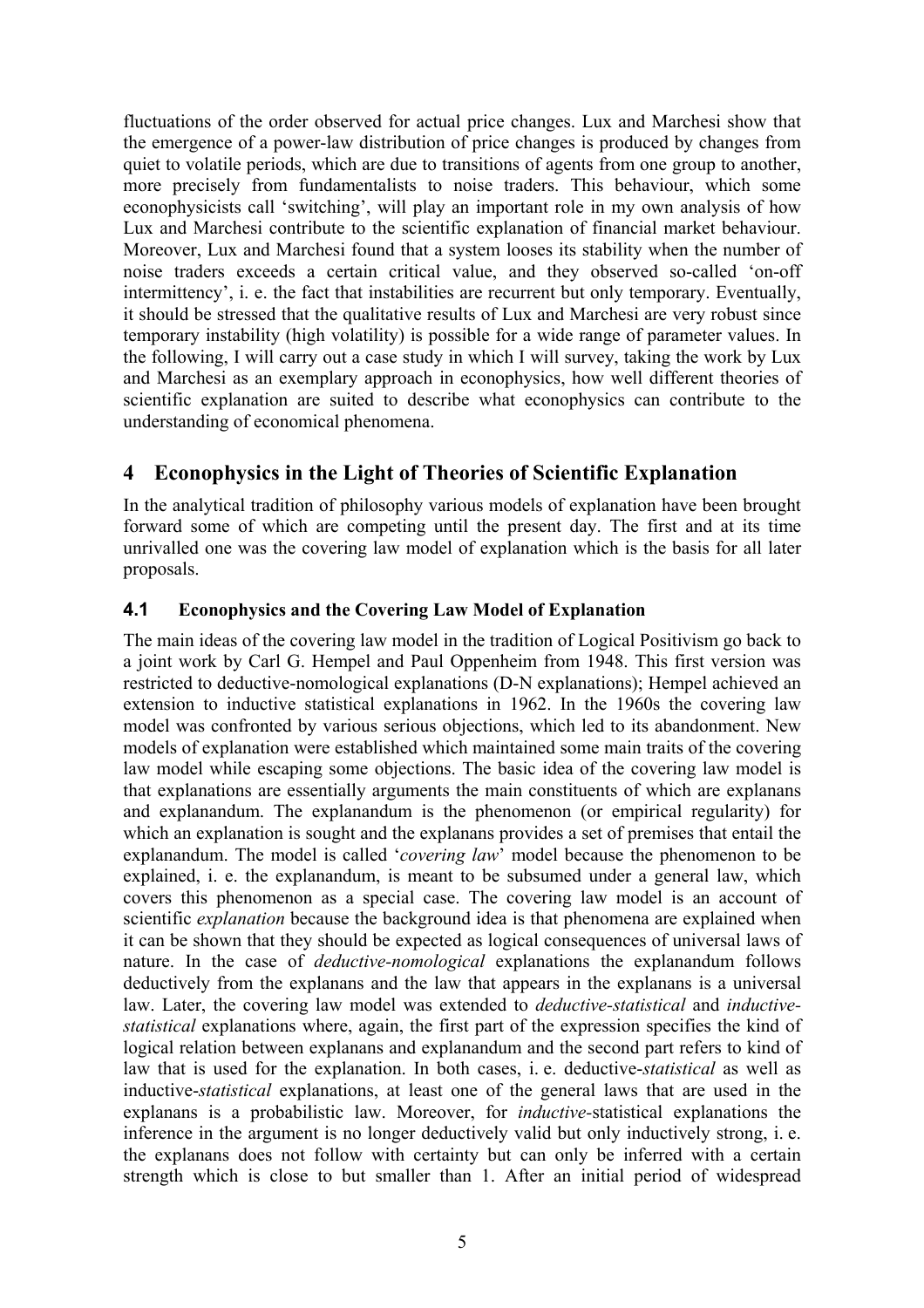acceptance the covering law model was criticized on various grounds. The first obstinate problem is that the notion of a law of nature is unclear, since there seems to be no criterion for the distinction between universal laws and accidental generalizations. A second problem for the covering law model is that it cannot account for the asymmetry of explanations (The length of a building explains the length of shadow but not vice versa). Although the covering law model ('CLM' in the following) of explanation was abandoned due to these and other problems, it is nevertheless the starting point of my case study because all other theories of explanation rest on the CLM and modify it in some respect(s).

In order to see whether the CLM of explanation catches the work by Lux and Marchesi it is necessary to identify an explanandum and an explanans as well as a certain logical relation between them, be it a deductive or an inductive one. The explanandum can be either a particular event or a special law and the explanans must contain a more general law. With respect to the exemplary case of the work by Lux and Marchesi it is not immediately obvious how their explanatory target fits into the explanans/explanandum scheme of the covering law model. The explanandum in the Lux/Marchesi case is neither a particular event nor a special law since Lux and Marchesi aim at reconciling two prima facie conflicting hypotheses (the efficient market hypothesis and the interacting agents hypothesis). The difficulty for a philosophical classification of the explanandum of Lux and Marchesi is that their aim is qualitative although their analysis is quantitative. One might think that this is an idiosyncrasy of the work by Lux and Marchesi but the opposite is true. Quantitative studies with qualitative explanatory aims are typical for econophysics. I can see a number of reasons for this peculiar feature. One reason is that econophysics is still comparatively young as a scientific discipline and its models are not yet sufficiently developed to reproduce realistic data. Another reason lies in the subject matter, i. e. economics, where reliable predictions are notoriously hard to make. Eventually, one might speculate that a third reason is the very nature of econo-*physics* which, as one may conjecture, will never be in a position to achieve more than analyses of very general features of complex systems.

What econophysics tries to explain is so-called '*stylised facts*', to use the econophysics' jargon. Examples are herd behaviour, crashes, clustered volatility, i. e. periods of high volatility, etc. For this reason it is already the typical kind of explanandum in EP which does not fit into the standard scheme of the CLM. Stylised facts are neither particular events since by definition they do not occur in reality, nor are they special laws since they are too qualitative to be called laws at all. One could think that EP deals with statistical laws but even that is not true because the dynamical patterns that are reproduced are usually not realistic in a quantitative sense. Assuming for now that the CLM can be extended to include stylised facts as explananda the next question concerns the general laws that, according to the CLM, appear in the explanans. The deductive-nomological (D-N) version of the covering law model of explanation requires that the explanandum phenomenon is subsumed under a general law from which, together with suitable initial and boundary conditions, it follows deductively. In the case of Lux and Marchesi as well as for EP in general it seems that the law(s) which is/are used in the explanans can only be structural laws, since no reference is made to physical constituents for which fundamental laws of physics hold. Therefore, the covering law model of explanation can only be an appropriate description of what Lux and Marchesi achieved if it also works for structural laws in the explanans.<sup>[7](#page-5-0)</sup> However, assuming that the law(s) which is/are used in the explanans are structural laws one gets the following problem.

<span id="page-5-0"></span><sup>&</sup>lt;sup>-</sup>  $7$  The distinction between structural and material laws is introduced and illustrated in Stöckler 2000.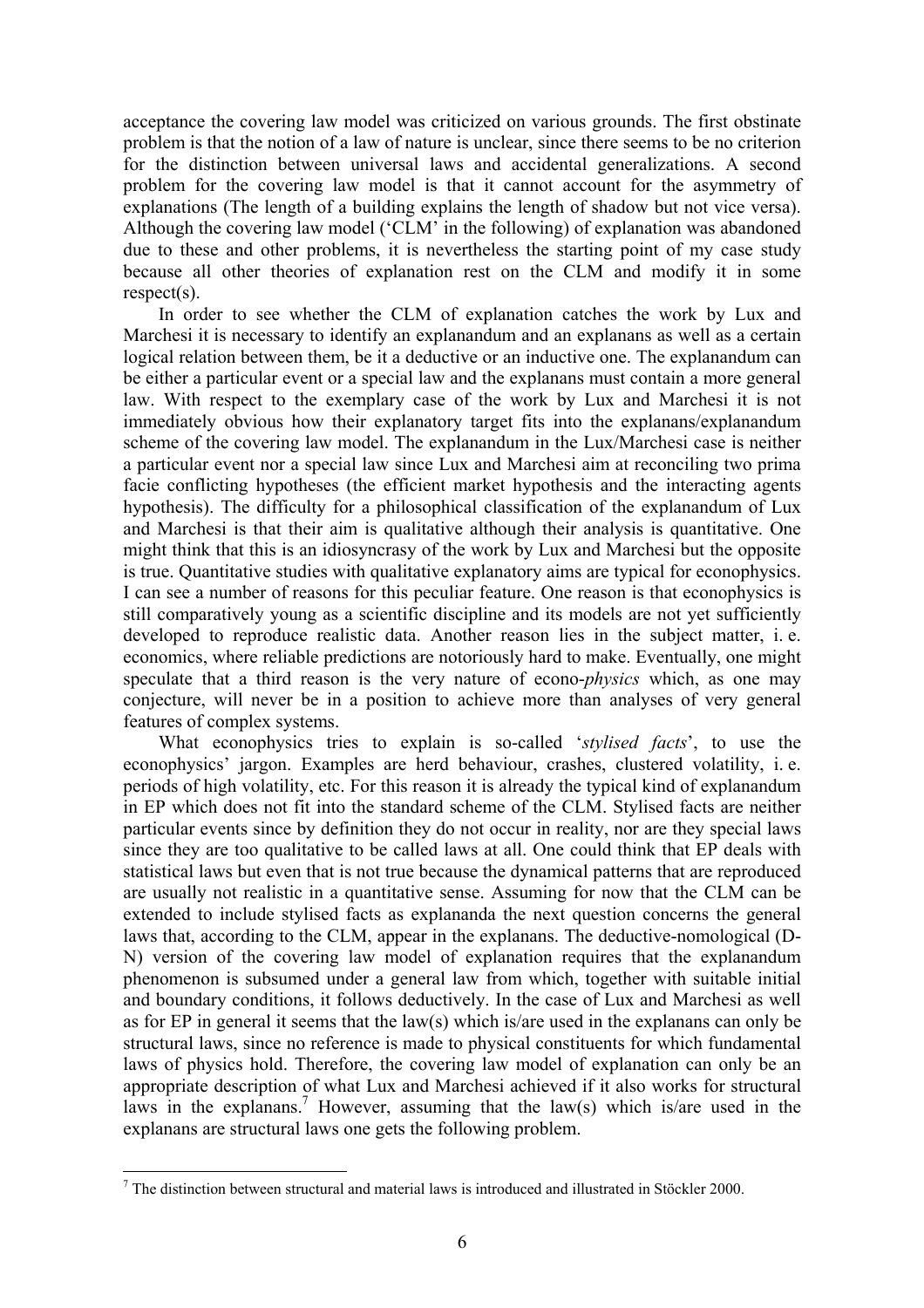Arguments which have the form required by the CLM are potential explanations. If the premises of such a potential explanation are all true then it is accepted as a true explanation. A crucial aspect of the significance of natural laws for explanations consists in the fact that the used laws are assumed to be true. However, structural laws (e. g. harmonic oscillator or wave equations) cannot be true or false. Rather, they can or cannot be successfully applied in certain cases. The reason for the occurrence of structural laws in explanations for the behaviour of complex systems could be that the complicated interaction of a huge number of constituents prevents an explanation in terms of fundamental laws of nature (Stöckler 2000: 297). In this sense there would be only pragmatic reasons for the use of structural laws.

I think the covering law model of explanation can be excluded as a candidate for an appropriate description of the work by Lux and Marchesi as well as for most other analyses in econophysics. Here structural laws play a central role and an inclusion of structural laws into the covering law model seems to be against the spirit of this model. However, if it should turn out that there are also strong arguments against all other models of explanation an alternative to the plain dismissal of the covering law model could be an extension of the covering law model from *deductive-nomological*, *deductive-statistical* and *inductive-statistical* explanations to *deductive-structural* or *inductive-structural* explanations. Since such an extension would not be a simple matter this outlook may finish the discussion of this option for now.

### **4.2 Unification versus Consistency in Lux and Marchesi**

The main proponents of a unificationist account of explanation are Michael Friedman (1974) and Philip Kitcher (1981). The basic idea is that the essential function of explanations is unification. More precisely, explanations lead to a simplification and systematisation of our scientific picture of the world by classifying observed phenomena into a comprehensive unified structure. In the case of a successful explanation the number of logically independent law-like sentences is reduced, which means that, in the unificationist account, explanation is a global matter. Friedman's famous and notorious example for such a reduction is that the "laws of mechanics" (Newton's axioms and the law of gravitation) explain the set comprising the laws of the kinetic gas theory together with Kepler's laws. Like the CLM of explanation the unificationist account is plagued by that fact that the notion of a law of nature unclear. Moreover, the unificationist account is restricted to the explanation of special laws while particular events are not considered as possible explananda. Eventually, the technical formulation of the idea that unification (and thus explanation) is achieved via reduction of independent laws is a surprisingly difficult business, which can be seen by realizing, for instance, that special law's like Kepler's laws follow only approximatively since further assumptions are needed for their derivation.

Looking at the work by Lux and Marchesi it seems that one sense in which they explain is by unifying the unconnected efficient market hypothesis on the one side and the interacting agents hypothesis on the other side. However, this would be a premature conclusion. I think it is more appropriate to say that Lux and Marchesi try to fulfil the general requirement of consistency, which is threatened by two conflicting theories about the same field of phenomena. As far as unification is concerned theories of complex systems rather seem to unify science as a whole by reducing very diverse phenomena to some universal dynamic patterns, whose manifestations one can observe in such different contexts as financial markets, ferro-magnets and avalanches. But even this evaluation is problematic since it is not clear whether the universal patterns that seem to 'govern' dynamics of complex systems can be classified as (fundamental) laws of nature.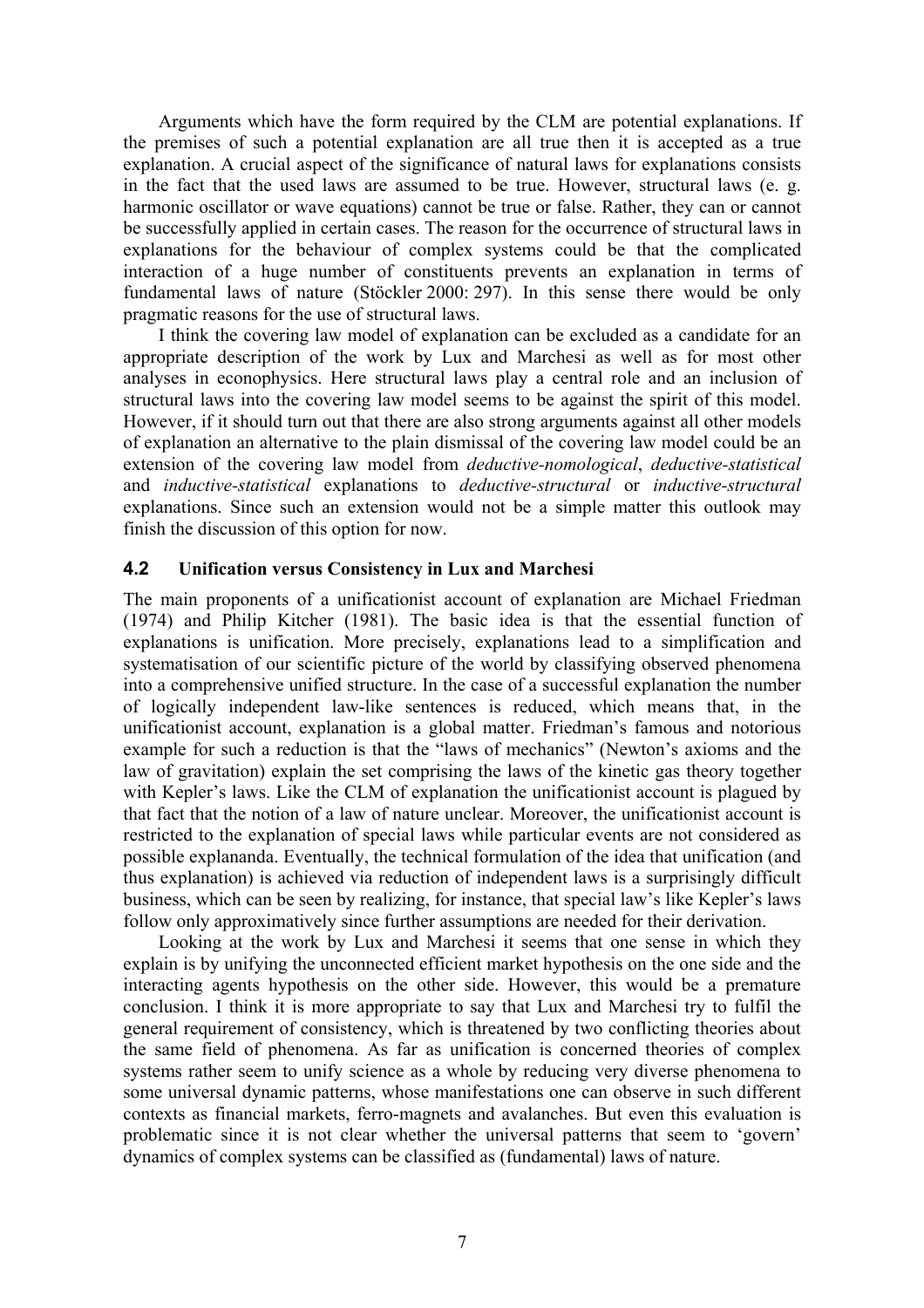### **4.3 Causation, Mechanisms and Structures**

The main proponents of the causal (mechanical) models of explanation are David Lewis and Wesley Salmon. The basic idea of this type of approach is that causation should be seen as the primary notion, whereas explanation is derived from it. An event is explained by stating its causal history, i. e. a chain of causes that leads to the event. A causal model of explanation can solve some problems of the covering law model. For instance it gives a convincing account for the asymmetry of explanations (The building *causes* the shadow and not vice versa). However, causal (mechanical) models of explanation also have problems. Foremost of these is that the used notions of causation are confronted with objections (e. g. Lewis' theory of causation in terms of counterfactuals on the basis of his modal realism).

Salmon developed different models of explanation in which causation always plays a central role. His first model of explanation is an attempt to account for causal aspects that were ignored by the covering law model of explanation and led to such counterintuitive results that the length of a shadow explains the height of a building. Salmon argues that the covering law model of explanation is ill founded in its assumption that explanations are arguments. Rather, he thinks that explanations need to cite causal relations and these, this was Salmon's initial idea, can best be captured in terms of statistical relevance relations. Among other things, Salmon's statistical relevance model of explanation (Salmon 1971), has the advantage over the covering law model of explanation (in its inductive statistical version) that it also catches those cases where a statistical explanation is obviously successful although the explanandum event does not follow with high probability (e. g. a quick recovery after a special medication that works only in less than 50% of all cases). However, in the following discussion of Salmon's statistical relevance model of explanation it turned out that causal relationships are underdetermined by statistical relevance relationships. Listing statistical relevance relationships, as it is required for statistical relevance explanations, is not sufficient to fix the relevant causal relationships, as Salmon had intended. In the face of serious counter-arguments against his statistical relevance model of explanation Salmon abandoned this approach in favour of what he called the causal mechanical model of explanation (Salmon 1984).

Coming back to my case study, the applicability of causal models of explanation is particularly hard to evaluate. Major parts of econophysics are concerned with the statistical analysis of financial data. It is difficult in general to identify causes in statistical theories since nothing is said about particular causes. Rather it is said which kinds of configurations of constituents lead to which statistical properties on the macro level. This problem for causal models of explanation applies generally to analyses of higher-level or complex systems and so it is relevant for the Lux/Marchesi approach as well.<sup>[8](#page-7-0)</sup> One characteristic feature of complex systems consists in the fact that various materially different microstates can lead to the same macrostate. Since in most contexts only the dynamics of the macrostate is of interest knowledge of micro details does not contribute anything to what we want to understand. This fact is a serious problem for the causal models of explanation since here the core of explanations is seen in the specification of causes that lead to a particular event. Since it seems that only material constituents or fields can be causally efficacious but not general pattern it is hard to see how the causal models of explanation could shed light on the explanatory force of analyses of complex systems.

One possible objection to Woodward's argument depends on the conception of the causal (mechanical) model of explanation one has. One can stress the causal aspect in

<span id="page-7-0"></span> <sup>8</sup>  $8$  See section 4.3 in (Woodward 2003: 27ff) for a very illuminative discussion.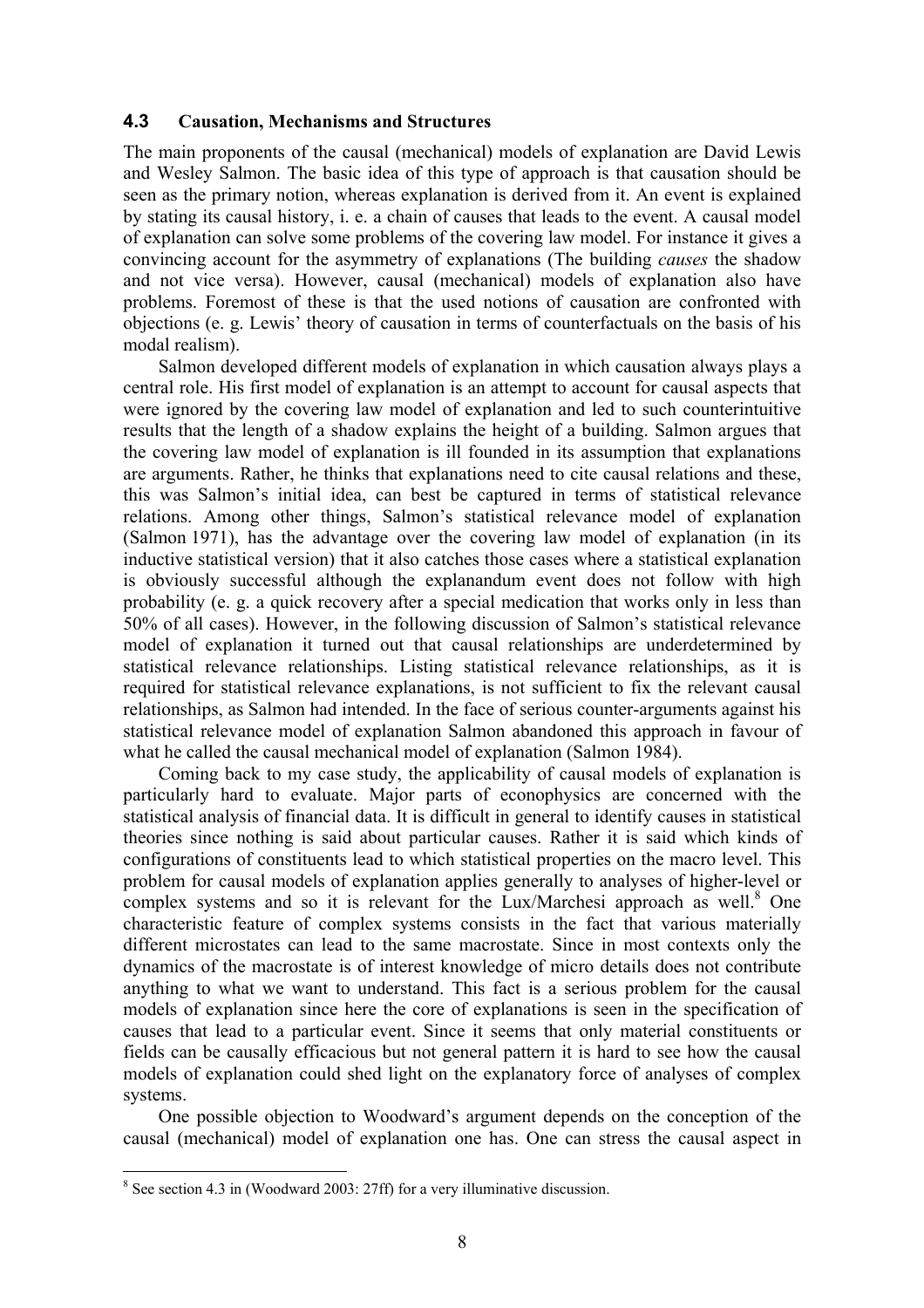terms of the continuous spatio-temporal *processes* (with transfer of energy and momentum) on the level of individual constituents of a complex system. Alternatively, one can stress the mechanical aspect in terms of *mechanisms* that cause a certain higherlevel feature. While the extensive statistical analysis of financial data is indispensable for all other enquiries in econophysics and also sufficient for some practical purposes I think it is justified to say that no pretence to explanation is made. It is described and mathematically analysed what one observes but no story is told about how these observed facts are produced. Of all accounts of explanation the causal (mechanical) model emphasizes most that a story has to be told about what it is in the world that physically brings about the explanandum event. This is exactly the aim of the other main part of econophysics where, in an unusually clear-cut division of labour, stories are supplied that (may) explain the observed statistical features on the basis of microscopic models of financial markets. Coming back to my paradigm case again, Lux and Marchesi seem to specify a causal mechanism on the level of traders, which leads to the statistical effects for which an explanation is sought. For instance, one of the most interesting (and practically relevant) results of Lux and Marchesi is that it is the switching between groups of traders that causes instabilities and periods of high volatility (clustered volatility).

In the Lux/Marchesi approach the question would then be whether it is appropriate to identify many agent models as causally efficacious mechanisms. One problem for such an identification is clearly that agent-based models are highly idealized in a way that it is not even claimed that they are spatio-temporally real. I want to claim, however, that the aim of econophysics is not to construct models of financial markets that are as realistic as possible in as many aspects as possible. In particular, the modelled interacting parts of the financial market mechanism (i. e. the market participants) as well as the interaction itself are not supplied with detailed realistic properties. Rather, the aim is to isolate those structural features of financial markets that are responsible or at least sufficient to explain certain observed statistical features. Realism is thus aimed at only with respect to certain isomorphic structures of the model market on the one side and the real market on the other side. I want to exemplify this claim by highlighting the switching mechanism. It is largely irrelevant when, how often or according to which rules traders switch their strategies. What matters is, first, the very possibility of switching and, second, that the probability for a switch to occur is not purely stochastic but depends on the behaviour of the other traders, either collectively via the market price or individually via observation of what neighbouring traders do.

I want to sustain my claim about the intended limits of realistic modelling by contrasting good unrealistic explanations with inferior unrealistic explanations. Explanations using the random walk model are inferior to the one using the more recent microscopic models of financial markets. However, the main reason for this inferiority is not that the whole setting of the random walk model is less realistic than for microscopic models of financial markets. Rather, the crucial point is that the individual steps (or acts of coin tossing) are independent from each other. There is no interaction in the random walk model. Since this assumption leads to the well-known normal (or Gaussian) distribution it does not account for the significant observed deviations from the normal distribution in the tails of the distribution function. What econophysics tries to isolate are those features in the underlying mechanism that lead to the observed fat tails of the probability distribution function of price changes. It is not essential that the mechanism be realistic. It only matters that certain structural features are modelled, such as interaction between the parts of the multi-agent mechanism or the possibility of strategy change. Once these features are incorporated the employed microscopic models of financial markets may be surprisingly unrealistic in various other features. Moreover, playing around with numerous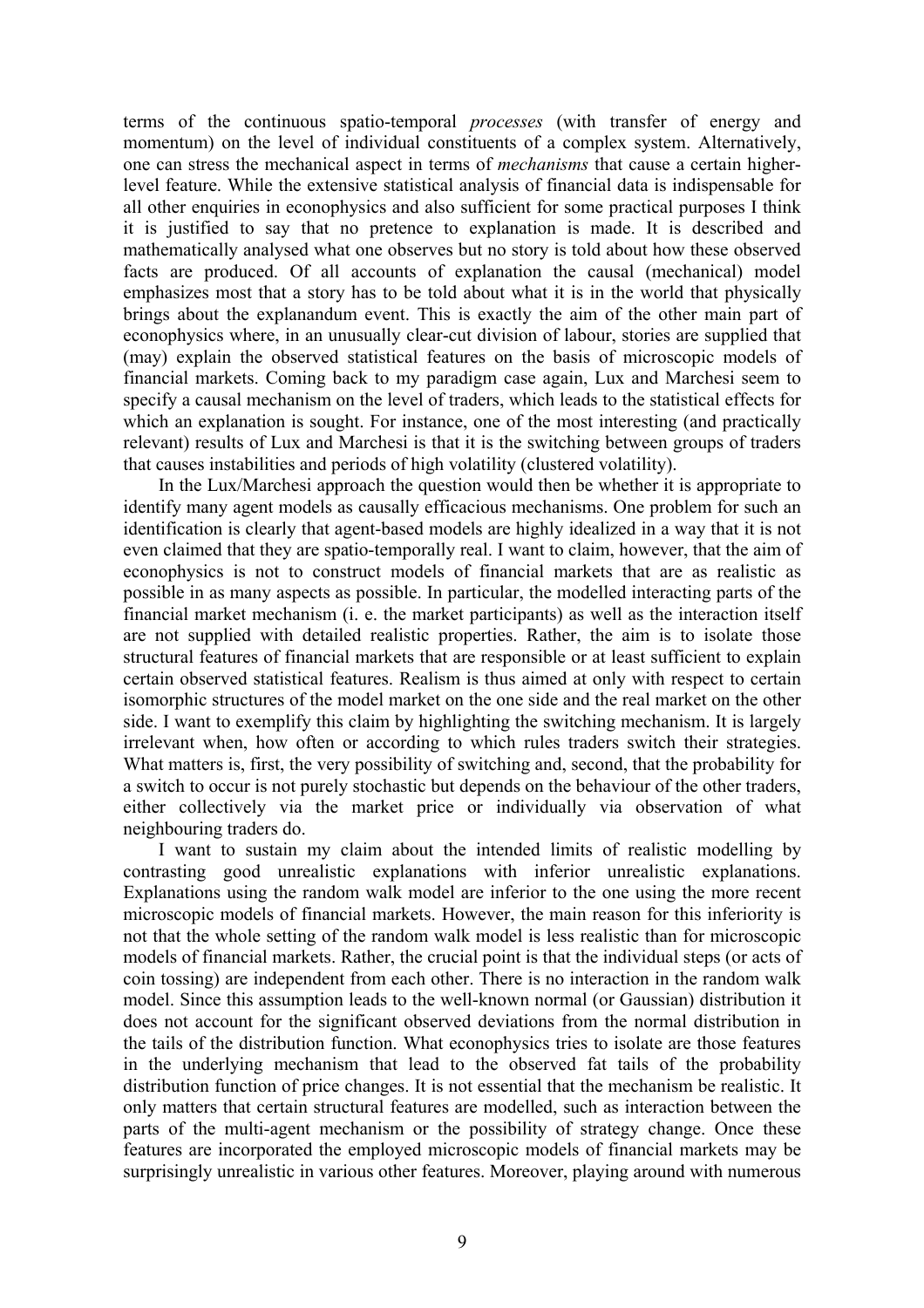different more or less unrealistic models has the advantage that it is possible to single out exactly which structural features are responsible for the statistical effects one wants to explain. In contrast, an approach with a detailed realistic model might not reveal what it is that is actually crucial for the explanation. My point is that econophysics explains by concentrating on significant structural features while there is hardly any pretence to realism in many other respects.

#### **4.4 The Pragmatic Account of Explanation**

The main proponent of the pragmatic account of explanation is Bas van Fraassen. The basic idea of this view is that the quality of explanations is subjective. Explanations are relative to our interests, which may change, so that explanations have nothing to do with truth but only with utility.

Like the other accounts of scientific explanation the pragmatic account also has something to offer in order to understand in which sense Lux and Marchesi explain financial matters. *We* are interested in the dynamics of the macrostate so that the concentration on the macrostate and the neglect of micro-details seems to be driven by our interests. And these are particularly important in this context because applications are the main goal of econophysics. The pragmatic account of explanation appears to be a appealing account for complex systems in general because pragmatic considerations are particularly important due to the fact that complex systems are hard to handle analytically. However, against this evaluation it seems justified to object that applications are most successful if the explanation is true.

## **5 Conclusion**

The covering law model of explanation, the unificationist account, the causal (mechanical) model and the pragmatic account all have something to offer in describing how microscopic models of financial markets explain. However, they also all have their shortcomings. Three reactions recommend themselves. The first is to deny that there is a single theory of scientific explanation that covers most or even all cases of explanations that are generally seen as successful. The second possibility is to construct an eclectic combination. The third option, which I would favour, is to revise or extend the most promising candidate. I think this candidate is the causal mechanical model of explanation, which needs to be extended to allow for mechanisms that are realistic only in certain structural features.

## **References**

Auyang, S. Y. (1998): *Foundations of Complex-System Theories: in Economics, Evolutionary Biology, and Statistical Physics*, Cambridge: Cambridge University Press.

Battermann, R. W. (2000): Multiple Realizability and Universality, *Brit. J. Phil. Sci.* 51: 115-145.

- Bouchaud, J.-P./Potters, M. (2000): *Theory of Financial Risk and Derivative Pricing: From Statistical Physics to Risk Management*, Cambridge: Cambridge University Press.
- Cartwright, N. (1994): Fundamentalism vs. the Patchwork of Laws, *Proceedings of the Aristotelian Society* 93/2: 279 - 292.
- Casti, J. L. (1997): *Would-Be Worlds How Simulation is Changing the Frontiers of Science*, New York et. al.: John Wiley & Sons.
- Challet, D./Zhang, Y.-C. (1997): Emergence of Cooperation and Organization in an Evolutionary Game, *Physica A* 246: 407.
- Chowdhury, D./Stauffer, D. (1999): A generalized spin model of financial markets, *European Physical Journal B*, 8: 477.